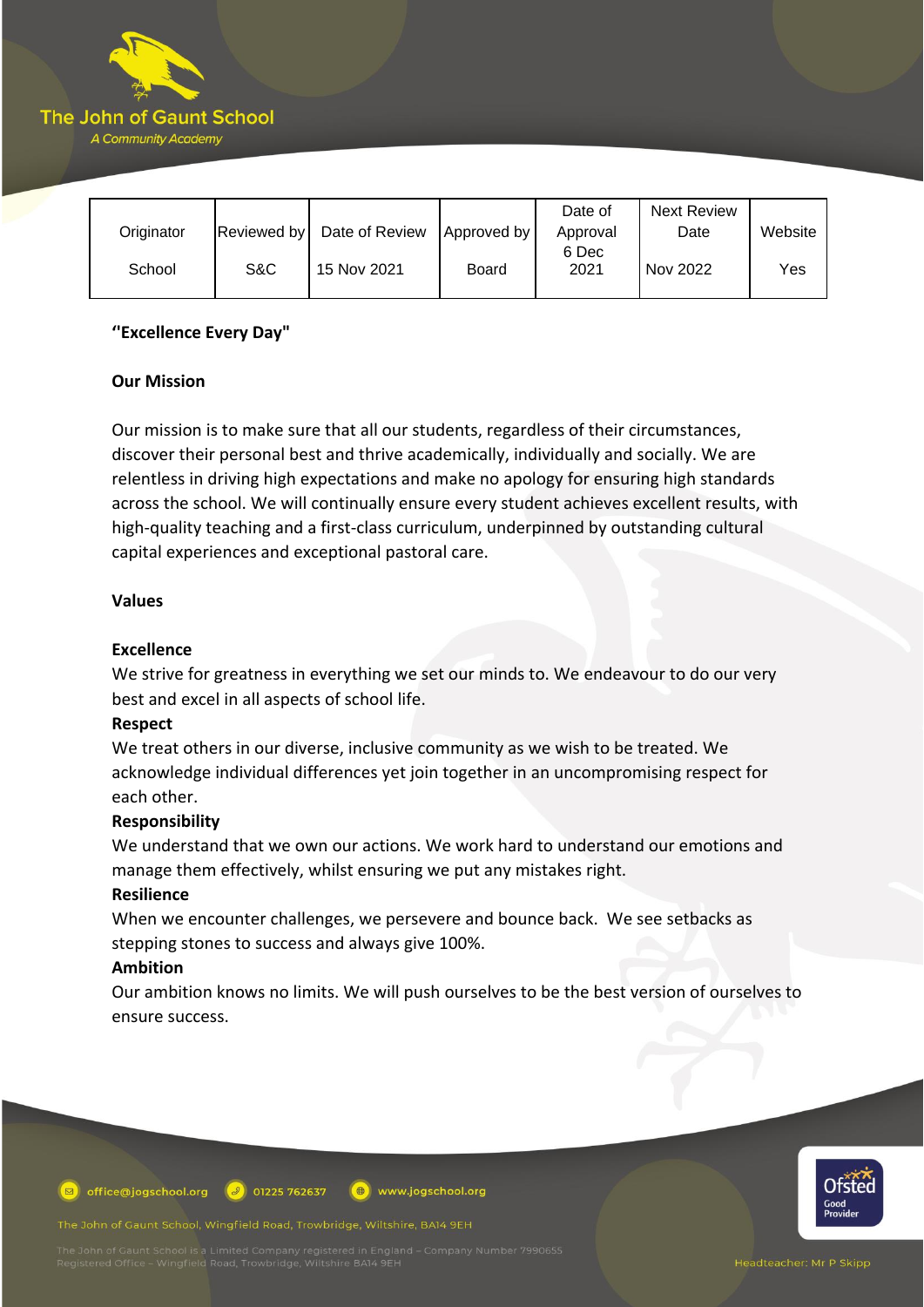

### **Rationale and purpose:**

### **1.1 Rationale**

The John of Gaunt school considers itself to be a caring and supportive community which values all individuals as equals. It aims to protect all members of its community from the consequences of drug, alcohol and substance misuse. Where appropriate, we will offer support and guidance to individuals at risk but will also adopt a zero-tolerance approach to the supplying of drugs to other members of the school community. To protect the safety and wellbeing of students and staff, and maximise attainment and achievement, drugs must not be possessed or bought, sold or otherwise obtained on the school's premises or during the school day, including when students are on school visits. The policy and procedures apply to all adults visiting, working at and for the school. Individual exceptions will be made for students and staff who need to take prescribed drugs. This policy applies to all school events including those which take place off the school campus such as school trips.

## **1.2 Purpose**

The purpose of the School's Drugs Policy is to:

- Clarify the school's approach to drugs for all staff, students, parents/guardians, external agencies and the wider community including legal responsibilities, entitlements and obligations.
- Enable staff to manage any incidents that occur, with confidence and consistency and in the best interests of those involved.
- Contribute to making a safe and supportive learning environment.
- Ensure the school is fulfilling its safeguarding responsibilities by ensuring that students are protected from harm and that those for who drugs are a concern, receive the appropriate care and support.

#### **2. Links to other Policies**

- Safeguarding Policy
- Behaviour for learning policy
- Staff code of conduct
- Confidentiality Policy
- Managing medical conditions in school policy

The guidance is also strengthened by several pieces of national protocols guidance:



The John of Gaunt School, Wingfield Road, Trowbridge, Wiltshire, BA14 9EH



Headteacher: Mr P Skipp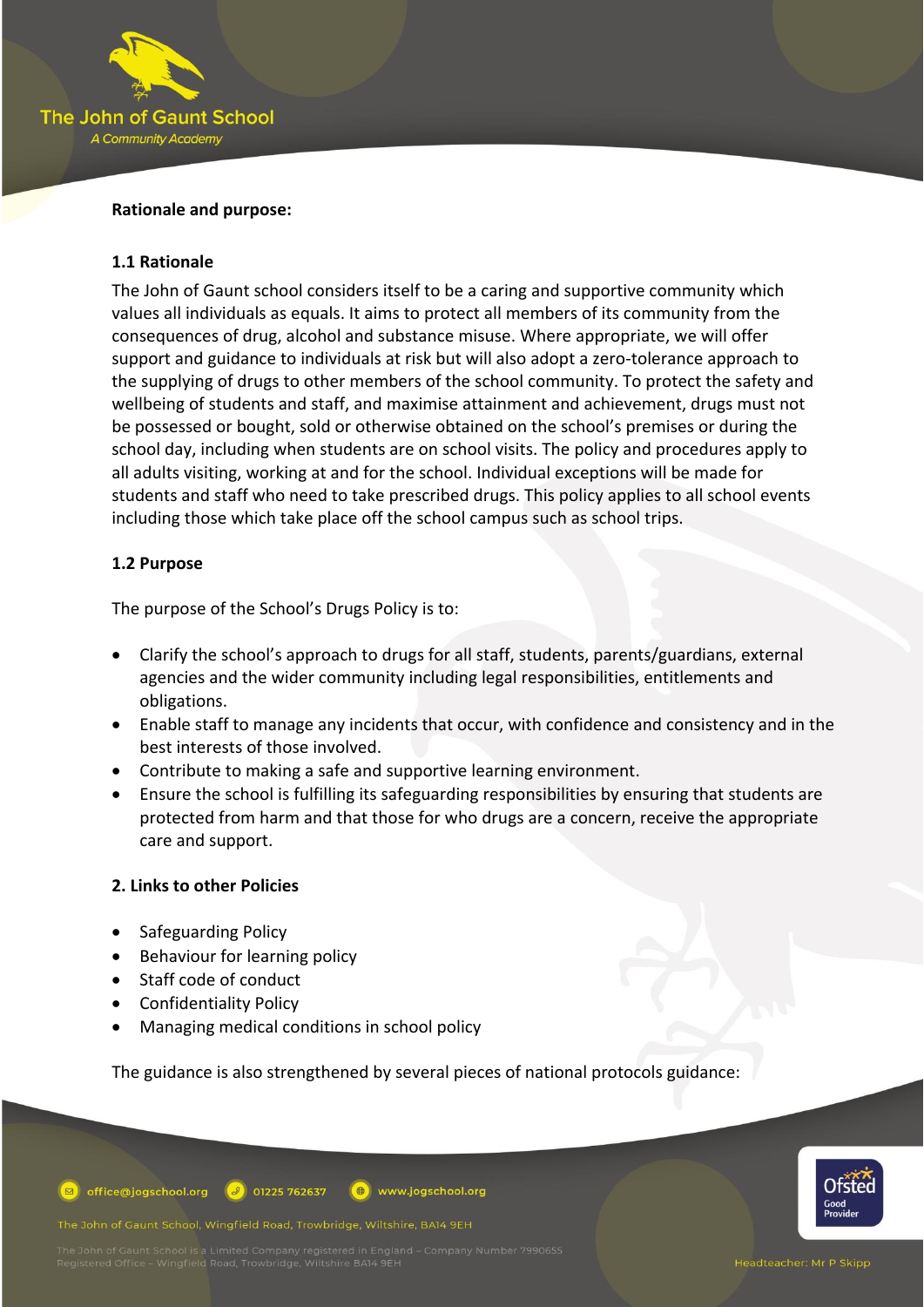

- Drug: advice for schools [https://www.gov.uk/government/publications/drugs-advice-for](https://www.gov.uk/government/publications/drugs-advice-for-schools)[schools](https://www.gov.uk/government/publications/drugs-advice-for-schools)
- Keeping Children Safe in Education 2021
- Search and confiscation [https://www.gov.uk/government/publications/searching-screening](https://www.gov.uk/government/publications/searching-screening-and-confiscation)[and-confiscation;](https://www.gov.uk/government/publications/searching-screening-and-confiscation)
- Relationship and Sexual Health Education and Health Education [https://www.gov.uk/government/publications/relationships-education-relationships-and](https://www.gov.uk/government/publications/relationships-education-relationships-and-sex-education-rse-and-health-education)[sex-education-rse-and-health-education;](https://www.gov.uk/government/publications/relationships-education-relationships-and-sex-education-rse-and-health-education)
- When to call the police Guidance for schools and colleges [https://www.npcc.police.uk/documents/Children%20and%20Young%20people/When%20to](https://www.npcc.police.uk/documents/Children%20and%20Young%20people/When%20to%20call%20the%20police%20guidance%20for%20schools%20and%20colleges.pdf) [%20call%20the%20police%20guidance%20for%20schools%20and%20colleges.pdf](https://www.npcc.police.uk/documents/Children%20and%20Young%20people/When%20to%20call%20the%20police%20guidance%20for%20schools%20and%20colleges.pdf)

# **3. Definition of a Drug**

A drug is a substance that, when taken into the body, changes the way we feel, the way we perceive things and the way the body works. Drugs include legal substances such as alcohol, tobacco, volatile substances, novel psychoactive substances ("legal highs") and prescribed drugs, as well as illegal substances.

It is understood that the use or possession of alcohol on school premises or on activities organised by the school including day and residential trips, is unacceptable during the normal course of the school day. However, the Headteacher retains the authority to permit alcohol to be stored or consumed on school premises by those over the age of 18 as she/he deems to be appropriate such as for raffle prizes, during school lettings and at celebratory events attended by adults. All consumption of alcohol should comply with current licence regulations.

There are no substances defined above which are allowed on the school premises unless agreed in advance by The Headteacher or, in medical instances, The Designated Safeguarding lead or Pastoral support manager for health and well-being.

## **4. Key Roles:**

- 4.1 Drug Co-ordinators: Head Teacher, Paul Skipp and Designated Safeguarding Lead, Helen Kerr
- Director of Learning for Science Suzanne Clare
- Director of Learning for Social Sciences Mark Perraton

#### **Responsibilities of the drug co-ordinators:**

• Co-ordinating the review and/or implementation of the school's drugs policy (see Appendix 2 for Checklist)

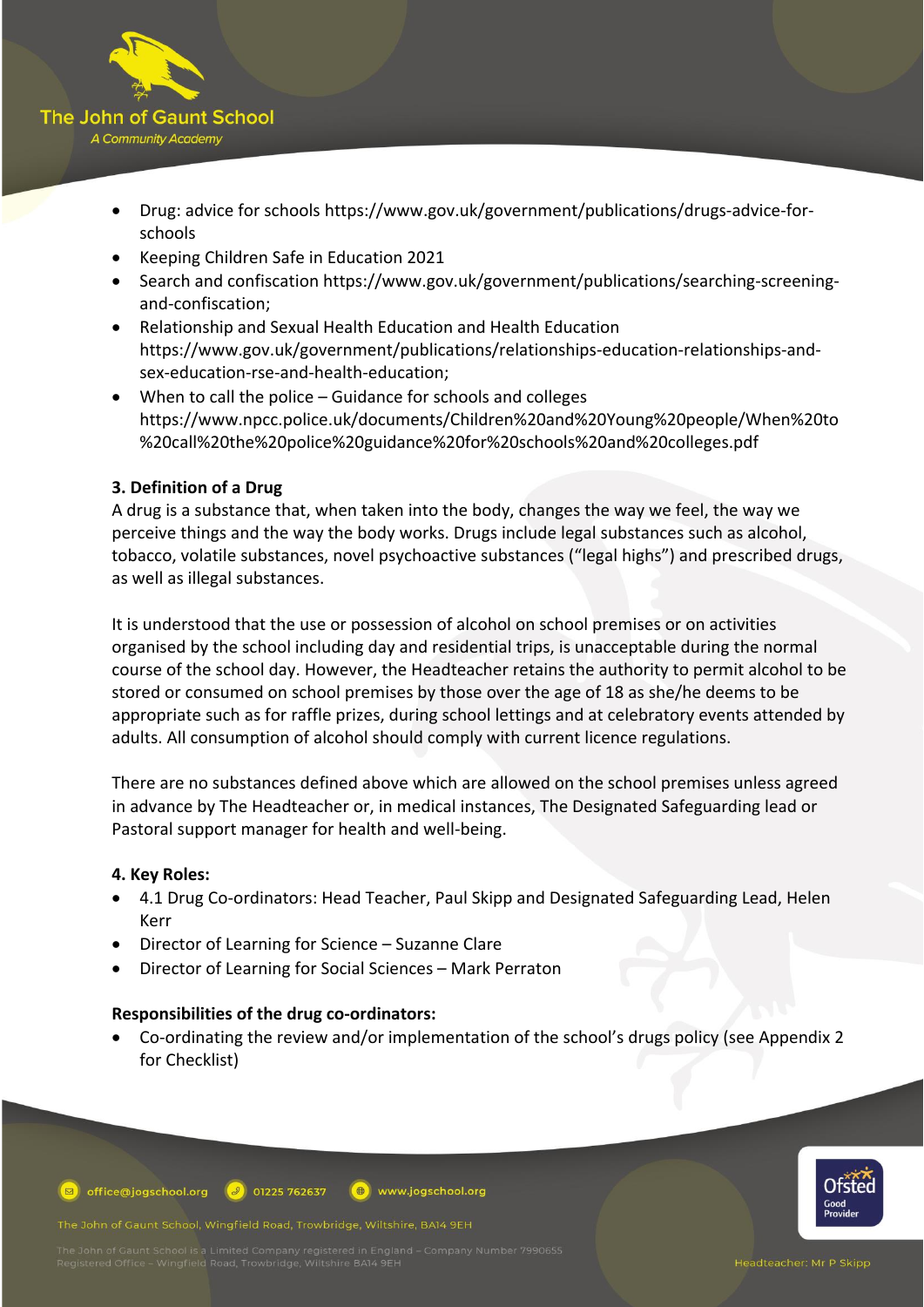

- Ensure the school actively cooperates with other agencies such as the Police and Social Services to deliver its commitment to drugs education.
- Work with the named Directors of Learning to co-ordinate the John of Gaunt School's drugs education programmes, for example the content of KS3 & 4 PSHE and science lessons.
- Providing in-house support for both staff and young people wishing to discuss concerns.
- Ensuring that all staff will refer young people seeking advice, information or help to them.
- Facilitating the monitoring and review of the drugs policy when deemed necessary and in line with the policy review cycle.
- Publicising elements of the drugs policy via posters and leaflets.

The drug co-ordinators will always be informed of a drug related. They will consider each substance (drug) incident individually and employ a variety of responses seeking to balance the interests of the student/s involved, other school members and the local community. Students who have a concern about drugs and seek guidance will be provided with support. Permanent removal from the school site may be warranted as a final sanction when all other reasonable steps have been taken

# **4.2 All staff are expected to:**

- report suspected drug use to the Drug Co-ordinators
- report incidents of drug misuse to the Drug Co-ordinators
- promote positive attitudes towards healthy lifestyles
- enable young people to identify sources of appropriate personal support, e.g. Year Leaders and the Student Development Team, Motiv8, Public health services

# **4.3 All teachers are expected to:**

- implement the drug policy and attend associated training as arranged by the school to increase their understanding of the implications and possible consequences of use and misuse;
- enable the school to make healthy, informed choices by increasing knowledge, exploring their own and other people's attitudes and developing and practising personal skills to resist peer group pressure and help friends and relatives involved in drug misuse;
- provide accurate information about substances via the PSHE and Science curriculum and have access to accurate information held by the Student Development Team;
- widen the students' understanding of related health and social issues as they arise through the tutor program, subject lessons or during extracurricular enrichment activities.



office@jogschool.org  $\bigcirc$  01225 762637 www.jogschool.org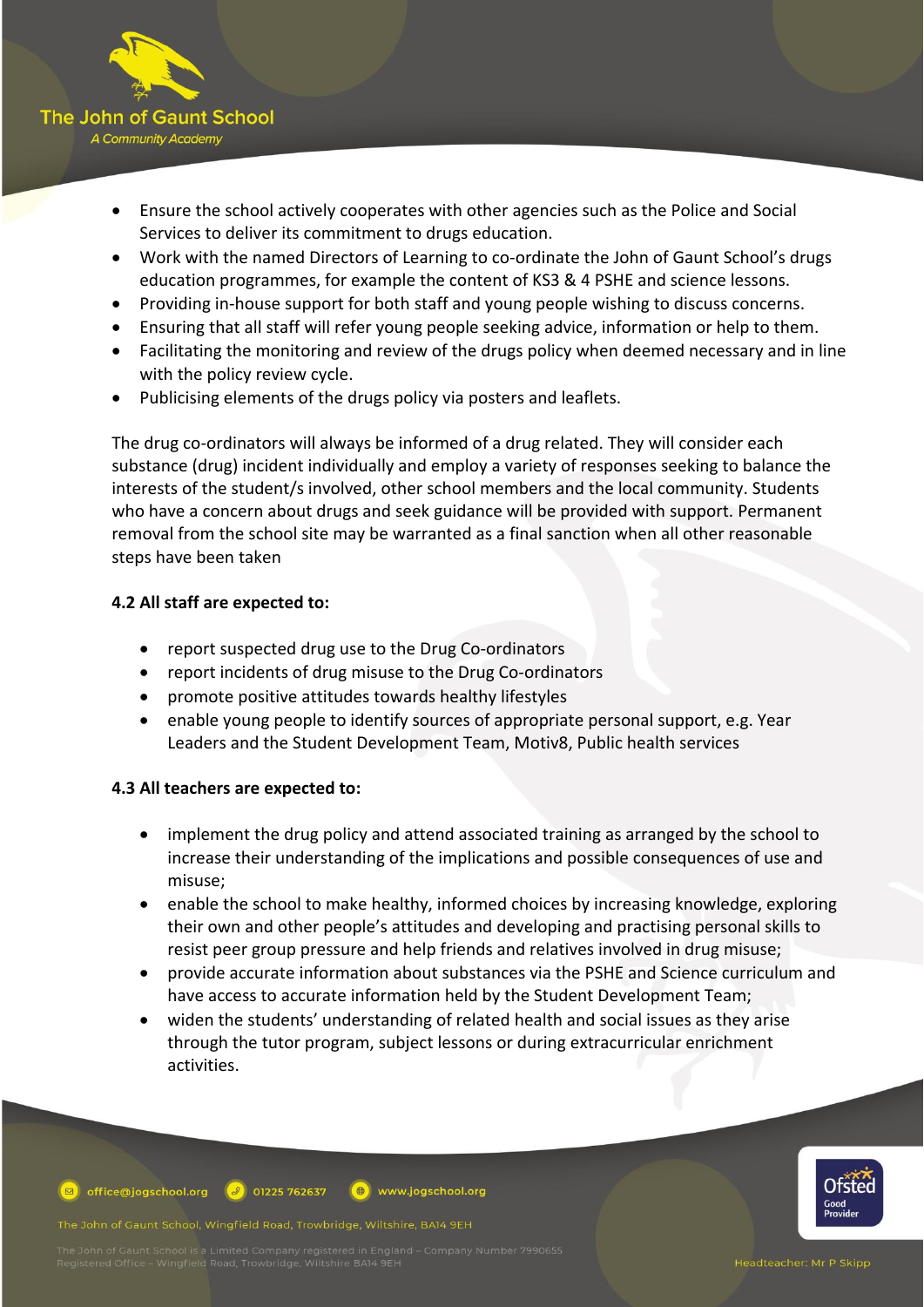

### **4.4 Students will be expected to:**

- follow the school rules and expectations in this and any other relevant policy;
- alert the staff to any drug-related incidents on or around the school site or during a school visit.

#### **4.5 Parents will be encouraged to:**

- endorse the school's approach to drugs education;
- work in partnership with the school to overcome the misuse of drugs.

#### **4.6 Governors**

• The governing body will ensure that its members, especially the Student and Community Committee, are well informed about the drug education programme, the potential for drug abuse and how to respond to drug related incidents within the context of this policy.

#### **5. Drug Education**

#### **5.1 Context**

The school will provide all pupils with drug education as an integral part of the Science and Personal, Social Health and Economic Education (PSHEE) and Citizenship curriculum

#### **5.2 Ethos**

Drug education in our school aims to enable pupils to make healthy informed choices by increasing their knowledge, exploring a range of attitudes towards drug use and developing and practicing decision making skills. The programme we follow will be based on national and local guidelines for good practice and is appropriate to the age and experience of our pupils.

#### **5.3 Content and Delivery**

Teaching will be based on an understanding that a variety of approaches should be used in order to meet the differing needs and learning styles of pupils. It is recognised that active or participatory learning styles can be particularly helpful in developing skills, knowledge and values. Resources we use are available to view by contacting the Director of Learning for Social Science and The Director of Learning for Science but include such examples as: The Channel 4 documentary for school, The A to Z of Drugs and the drugs tool kit which has simulated examples of drugs with quiz cards to accompany them. Teaching methods aim to involve all pupils in active learning e.g. debates, quizzes, role play discussion worksheets, visiting speakers, theatre groups, TV programmes, problem pages. Drugs education is also informed by guidance from the DfE and the NHS

office@jogschool.org  $\boxed{9}$  01225 762637  $\left( \bigoplus \right)$ www.jogschool.org

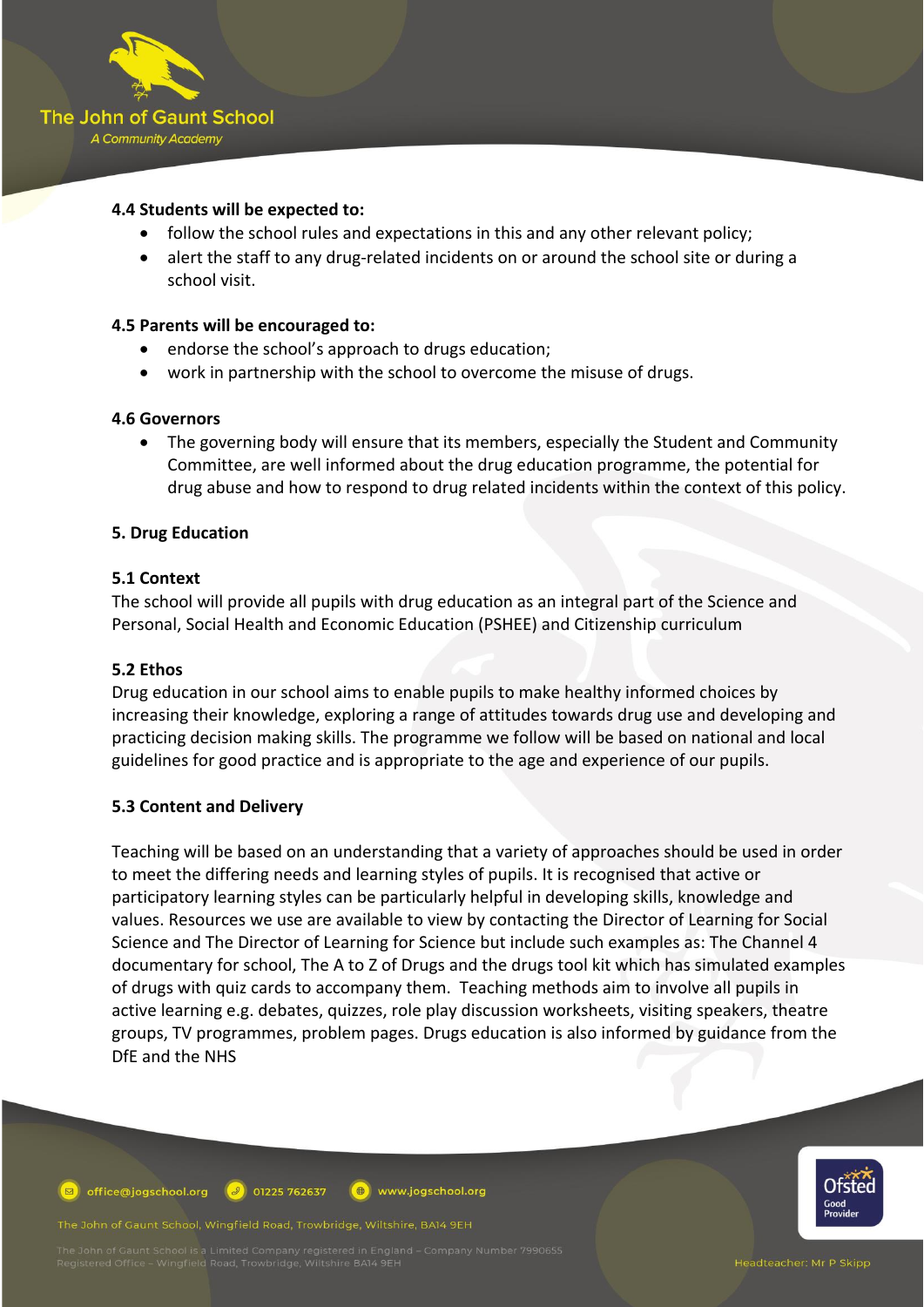

Student voice and data in addition to current guidance is used to inform how relevant schemes of work are modified and updated.

#### **5.4 Use of outside visitors and speakers**

Drug education in our school is supported by the following – this list is not exhaustive and others may support as resources allow: Subject specialist staff, School Health Nurse, Police Officer /PCSOs, Youth Worker, Alcoholics Anonymous, Motiv8, advice and guidance from the NHS.

We use visitors to support our planned teacher lead programme of education, in line with national and local guidance. We are careful to negotiate the use of visitors in line with the protocol for using visitors in Wiltshire Schools, so that their contribution fits our needs and they are clear how their input fits into our planned programme. The class teacher is always present when visitors are working with our pupils within a classroom setting.

## **6. Arrangements for monitoring and evaluation**

A representative from SLT will report at least once a year to the governing body, via the Student and Community Committee, the number and nature of drug related incidents, and the outcomes of any disciplinary proceedings. These will be analysed by gender, ethnicity and year group and compared with previous years.

Directors of learning will report annually to the governing body, via the Student and Community Committee on the curriculum content relating to drug education.

#### **7**. **Routine arrangements**

#### • Medicines

The school has a policy/procedure for the managing medical conditions in school and the procedure for administration of medicines is contained within this policy.

#### • Alcohol

No alcohol will be consumed during the course of a normal school day. Alcohol is not permitted on the school premises without explicit permission from the Headteacher. Parents and visitors under the effects of alcohol will be asked to leave the premises and return at a later date for the safety of the whole school.

#### • Tobacco

The school is a no smoking site at all times. Pupils are not permitted to bring to school

office@jogschool.org  $\bigcirc$  01225 762637 www.jogschool.org

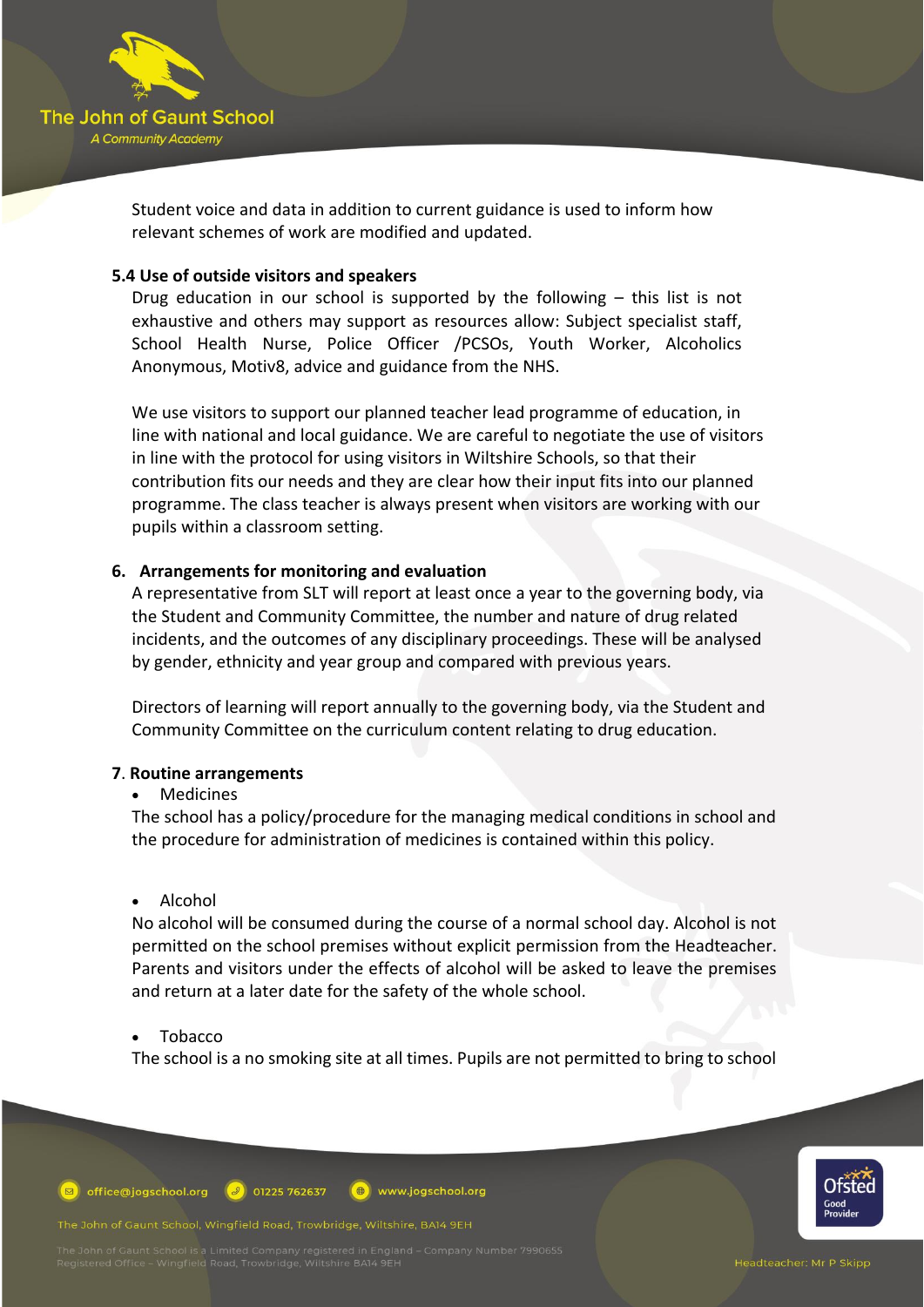

any smoking materials, including, but not limited to, cigarettes, tobacco, tobacco wrapping papers, vapes, e-cigarettes, matches and lighters. This includes e-cigarettes and equipment. In the interests of health and safety, should a pupil be found in possession of any of these on school premises, they will be confiscated. The consequence for possession of these items is outlined in the school's behaviour for learning policy.

#### **Solvents**

The school will ensure that potentially hazardous substances are stored safely, and pupils will be supervised if it is necessary that they come into contact with them in the course of their work. Pupils are not permitted to be in possession of solvents or other 'sniffable' products.

• Illegal drugs

No illegal drugs are permitted to be brought on to, or used on school premises. To protect the health and safety of the school community regular checks will be made of the site to ensure that drug paraphernalia, particularly needles and syringes, are cleared away safely and legally. The consequence for possession of these items is outlined in the school's behaviour for learning policy

**8 Managing drug related incidents** – these situations apply to school premises and any school activity including enrichment activities and school trips.

A drug (including alcohol) related incident may include any of the following:

- Finding drugs, or related paraphernalia
- Possession of drugs by an individual
- Use of drugs by an individual
- Being under the influence of drugs
- Supply of drugs
- Individuals disclosing information about their drug use
- Rumours of drug possession supply or drug use.
- Reports of drug possession supply or drug use

#### **8.1 Guiding principles**

- The school is aware of its legal responsibilities in regard to drug related incidents and in responding to them.
- We seek to work in line with national and local guidance as outlined in Wiltshire Council's Young People And Drugs: Guidelines For Schools and The DfE and ACPO Drug Advice for



office@jogschool.org  $\bigcirc$  01225 762637 www.jogschool.org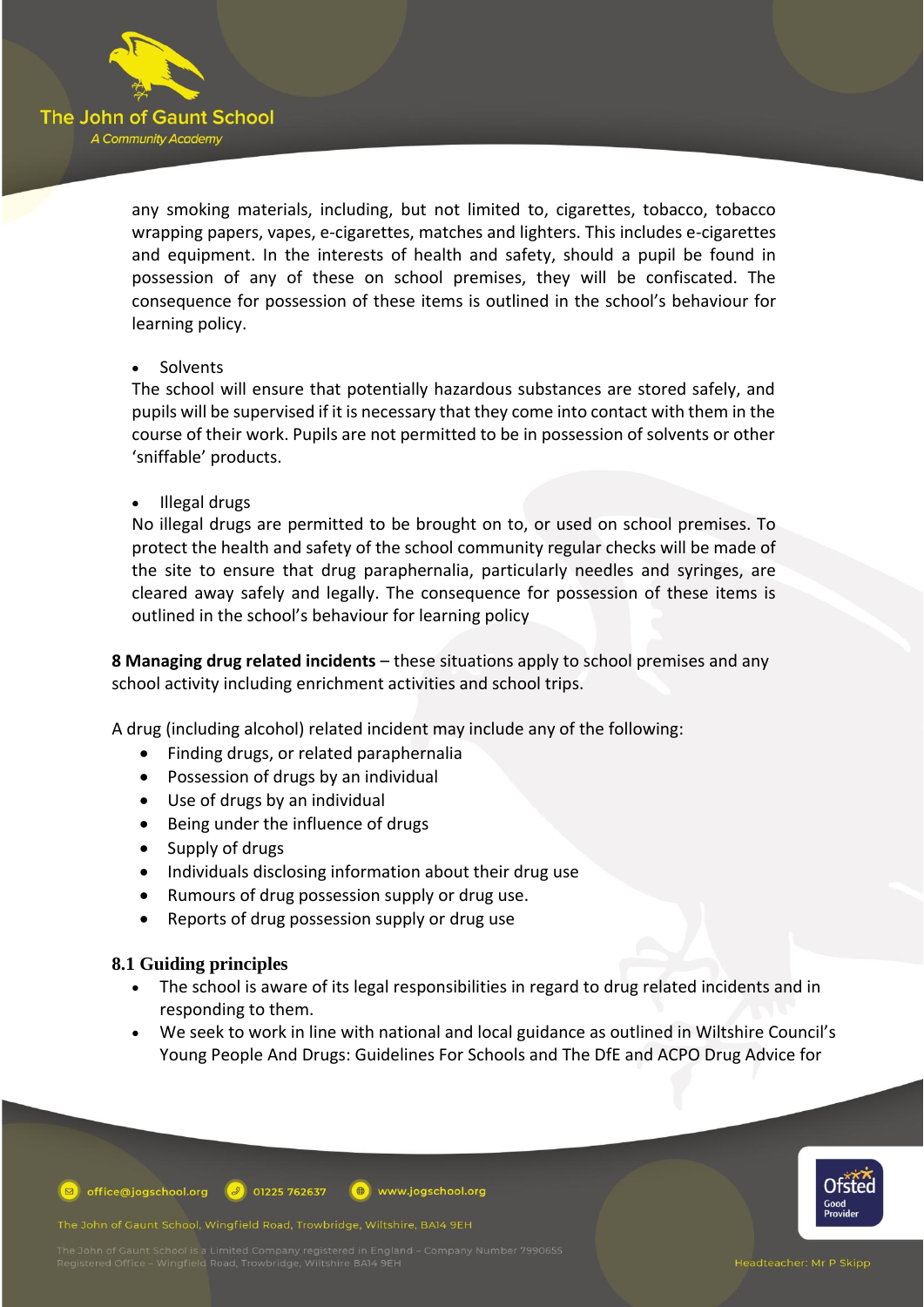

Schools, January 2012

- The School's first responsibility is for the health and safety of the school community and meeting the pastoral needs of pupils.
- The school drug coordinator(s), or other designated member of staff, will normally be responsible for coordinating the management of drug related incidents, offering sources of support and liaising with outside agencies.
- Incidents will be dealt with after assessing the situation and be reported to the Drug coordinator (s). Referral to specialist services for assessment may be recommended if appropriate.
- Appropriate support will be offered to those with substance misuse problems.
- Evidence of drug use or possession will not necessarily result in exclusion, which will only be considered in serious cases in line with DfE guidance on exclusion.
- The school will always seek to respond appropriately to each individual case by selecting from a range of possible responses, that which is most appropriate.

# **8.2 Procedures**

Medical emergencies

• If an individual is unconscious, is having trouble breathing, is seriously confused or disorientated, has taken a harmful toxic substance or is otherwise at immediate risk of immediate harm medical help will be sought and first aid given if required. The priority will be the pupil's safety.

Discovery of unauthorised substances and paraphernalia

• The result of the discovery of unauthorised substances and paraphernalia will result in them being immediately confiscated for the safety of students and adults on the school site. The items and / or substances will be stored in a secure and safe place, usually the safe within the relevant year office. When appropriate these will be handed over to the relevant authorities, parents (if the item is not an illegal substance) or destroyed in a controlled and safe manner on the advice of the police. See below for additional information.

Individuals in possession of drugs

If any pupil or adult on school premises is found in possession of an unauthorised drug (including so called 'legal highs') it will be confiscated whenever possible. If the drug is suspected to be illegal, the school will treat it as a controlled drug. Talking with an individual about a drug related incident will have as its purpose to confirm or reject suspicions or allegations, rather than to conduct a wider investigation. Parents of pupils will normally be informed and other professionals from The Multi Agency Safeguarding



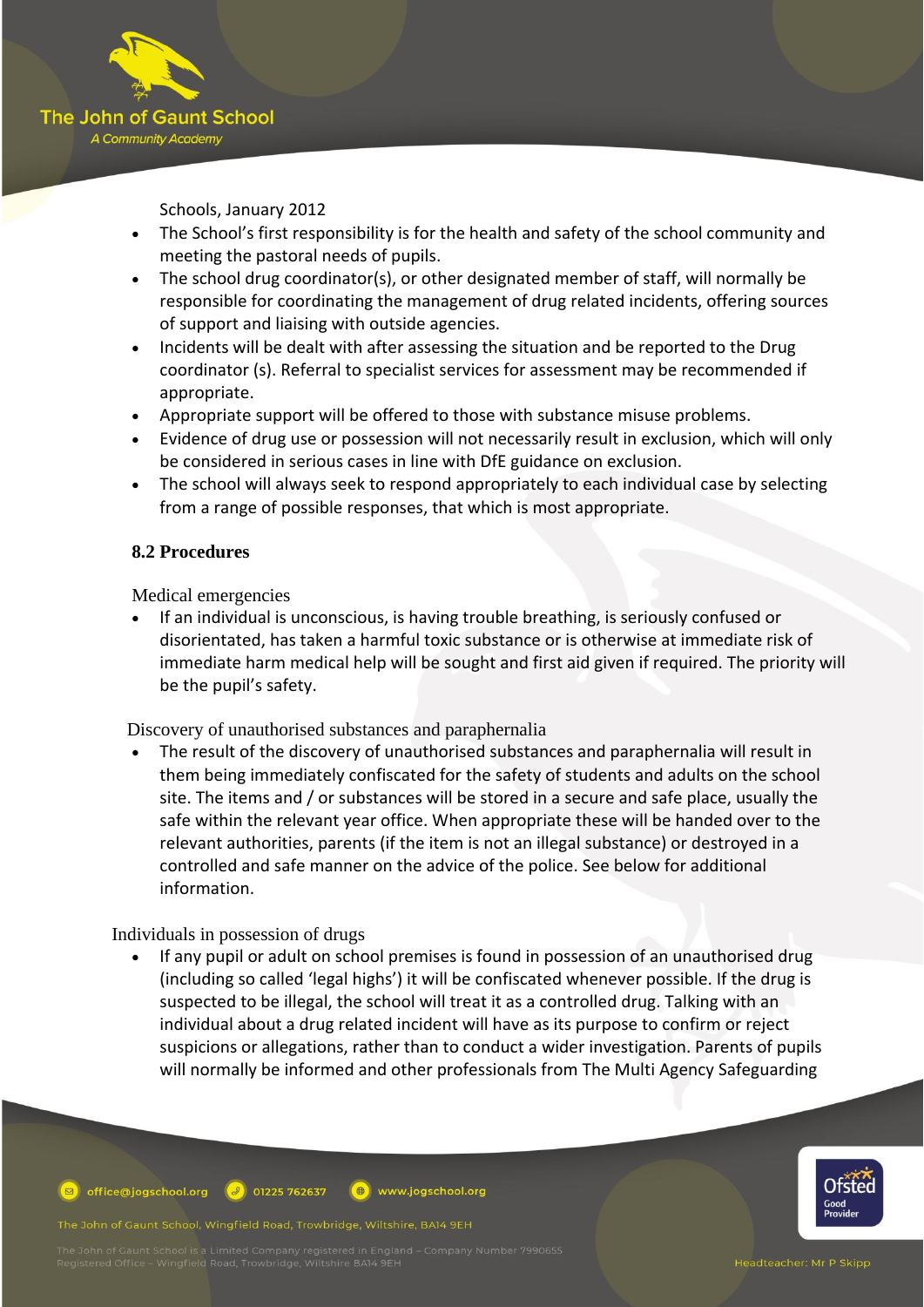

Hub (MASH), Young Persons Substance Misuse Service (Motiv8), Police, School Health Nursing Service etc. may be informed or consulted as appropriate.

• While there is no legal obligation to inform the police of the identity of the young person it is advisable to do so. The police may also be involved, at the discretion of the Headteacher, in consultation with governors and staff who know the young person well

Power to search – please see the behaviour for learning policy for details.

## **9. Dealing with Confiscated Drugs**

• Confiscated Alcohol will be poured away and parents informed

In taking temporary possession and disposing of suspected controlled drugs the school will:

- ensure that a second adult witness is present throughout;
- seal the sample in a plastic bag and include details of the date and time of the seizure/find and witness present;
- store it in a secure location, such as a safe or other lockable container with access limited to senior members of staff;
- notify the police without delay, who will be asked collect it or advise the school to dispose of it in line with locally agreed protocols. The law does not require a school to divulge to the police the name of the pupil from whom the drugs were taken but it is advisable to do so;
- The drug coordinator will ensure that
- full details of the incident are recorded, including the police incident reference number; inform parents/carers, unless this is not in the best interests of the pupil;
- (protocol developed in line with current DfE and ACPO Drug Advice for Schools Jan 2012)

## **10. Support for pupils**

10.1 At our school the welfare of the pupil is paramount. We maintain that constructive strategies that enable pupils to continue to benefit from continued education are preferable to exclusion.

Following actions to preserve immediate safety, the health and emotional needs of pupils will be considered. Support is available through the pastoral system to ensure a caring response to pupils in distress. Pupils may also access confidential support and advice through the school nursing service or a referral (which can be done by the student themselves) to Motiv8, the young person's drug and alcohol service. Interventions will be considered if the school feels a

office@jogschool.org  $\bigcirc$  01225 762637 www.jogschool.org

The John of Gaunt School, Wingfield Road, Trowbridge, Wiltshire, BA14 9EH

Headteacher: Mr P Skipp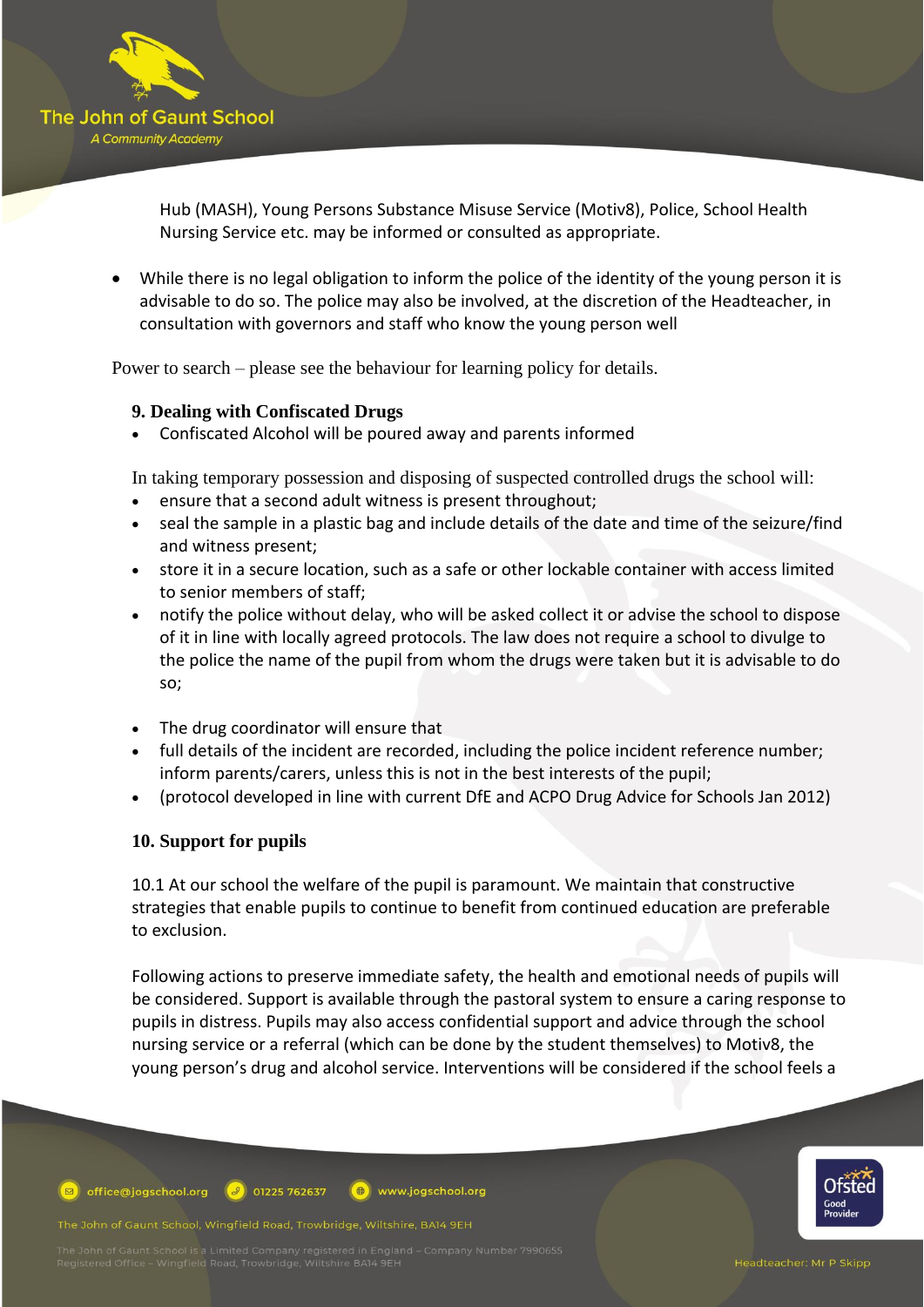

pupil is showing signs which indicate particular risks of, or from, involvement with drugs, whether their own or that of their parent or carer. Such interventions may include consultation and subsequent referral to MASH or health teams. Exclusion from school, beyond ensuring the student safe to be in school, will rarely be considered, as it is recognised that pupils become significantly more vulnerable to drugs than those within mainstream schooling. These interventions will be cross referenced with the DART or single agency referral process.

#### 10.2 Disciplinary response and sanctions

Exclusions are regarded as a last resort when all other options have been exhausted and ongoing anti-social behaviour still persists. A range of other consequences and sanctions are available that may be employed to help young people learn from their mistakes and send out a clear warning to other young people. These are detail in the school's behaviour policy and may include: The removal of certain privileges, agreeing a contract of behaviour, time spent in the PBSC and short-term exclusion.

An internal team around the child (ITAC) conference will be called if necessary. Each case will be assessed and levels of sanctions may vary according to the seriousness of the incident, the pupil's involvement and other factors.

#### 10.3 Recording

All incidents will be recorded within 24 hours using the agreed proforma (see appendices). Forms will be stored securely by the Designated drug co-ordinator and kept securely in the same location as other confidential pupil information. Incidents will also be logged on the school's digital safeguarding system.

10.4 Confidentiality (To be read in conjunction with the school's confidentiality policy)

Complete secrecy can never be promised to a pupil, though information given in confidence will not generally be disclosed to anyone else. If a pupil chooses to disclose that they are using a drug without medical authorisation, particularly when seeking support, this information will not be used against them. However, action will be taken to ensure that the pupil comes to no serious harm if this is considered a significant risk. Staff have a commitment to inform the pupil in advance of any disclosure of information to others and if possible enable the pupil to be involved in the process. Staff are committed to protect a young person's anonymity where their disclosure may implicate others. Regarding disclosures, staff need to carefully define and communicate the boundaries of confidentiality offered.

office@jogschool.org  $\left( 3 \right)$  01225 762637  $\left( \bigoplus \right)$ www.jogschool.org